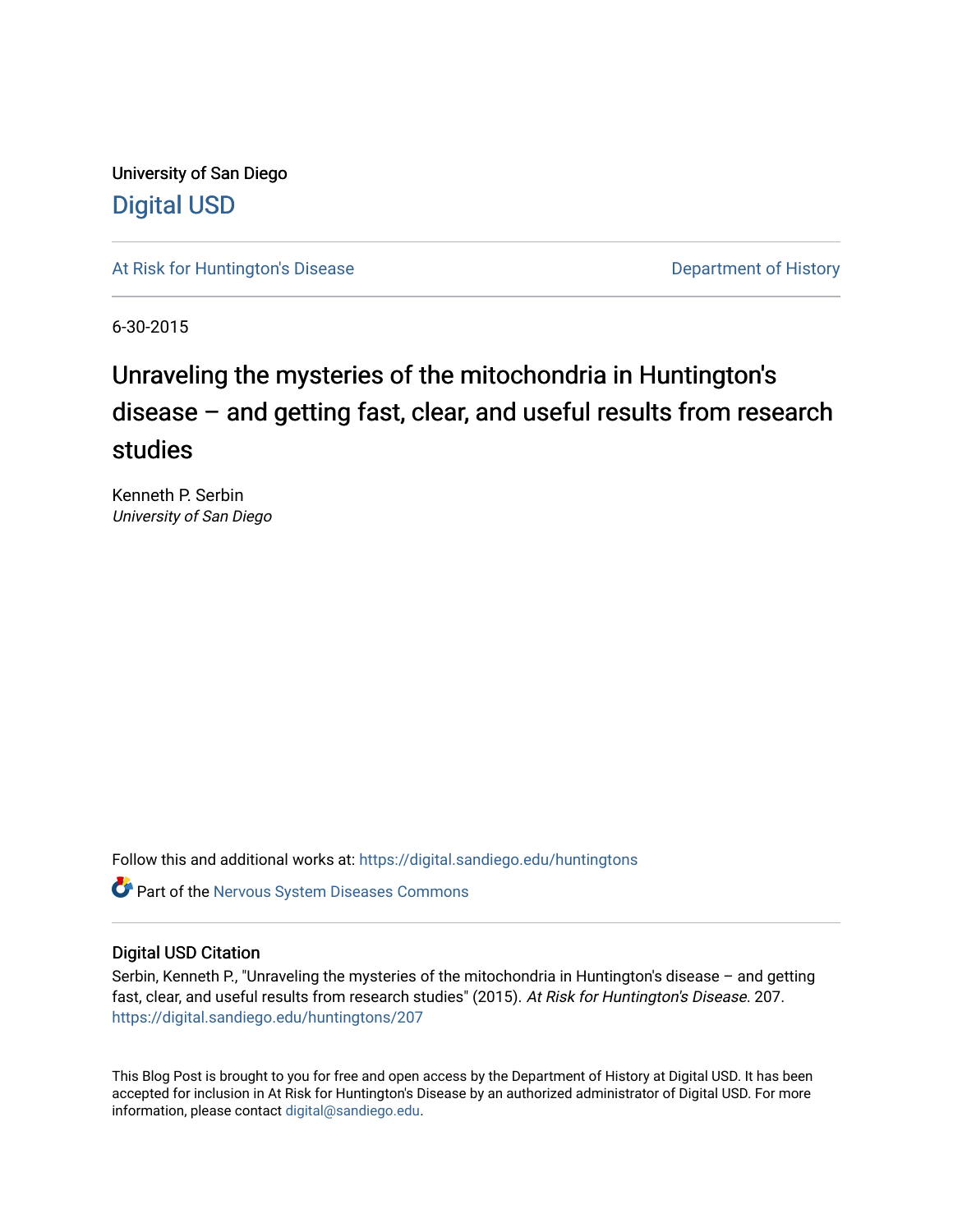#### More **[Create Blog](https://www.blogger.com/home#create) [Sign In](https://www.blogger.com/)**

# [At Risk for Huntington's Disease](http://curehd.blogspot.com/)

*HD is a genetically caused brain disorder that causes uncontrollable bodily movements and robs people's ability to walk, talk, eat, and think. The final result is a slow, ugly death. Children of parents with HD have a 50-50 chance of inheriting the disease. There is no cure or treatment.*

### Blog Archive

- $\blacktriangleright$  [2021](http://curehd.blogspot.com/2021/) (12)
- $2020(16)$  $2020(16)$
- $2019(19)$  $2019(19)$
- $2018(16)$  $2018(16)$
- $2017(14)$  $2017(14)$
- $2016(13)$  $2016(13)$
- $\sqrt{2015(24)}$  $\sqrt{2015(24)}$  $\sqrt{2015(24)}$
- [►](javascript:void(0)) [December](http://curehd.blogspot.com/2015/12/) (3)
- [►](javascript:void(0)) [November](http://curehd.blogspot.com/2015/11/) (2)
- [►](javascript:void(0)) [October](http://curehd.blogspot.com/2015/10/) (2)
- $\blacktriangleright$  [September](http://curehd.blogspot.com/2015/09/) (3)
- $\blacktriangleright$  [August](http://curehd.blogspot.com/2015/08/) (1)
- $\blacktriangleright$  [July](http://curehd.blogspot.com/2015/07/) (1)
- $\nabla$  [June](http://curehd.blogspot.com/2015/06/) (1)

Unraveling the mysteries of the [mitochondria](http://curehd.blogspot.com/2015/06/unraveling-mysteries-of-mitochondria-in.html) in Hu...

- $\blacktriangleright$  [May](http://curehd.blogspot.com/2015/05/) (3)
- $\blacktriangleright$  [April](http://curehd.blogspot.com/2015/04/) (2)
- $\blacktriangleright$  [March](http://curehd.blogspot.com/2015/03/)  $(1)$
- $\blacktriangleright$  [February](http://curehd.blogspot.com/2015/02/) (3)
- $\blacktriangleright$  [January](http://curehd.blogspot.com/2015/01/) (2)
- $2014(24)$  $2014(24)$
- [►](javascript:void(0)) [2013](http://curehd.blogspot.com/2013/) (30)
- $2012(26)$  $2012(26)$
- $\blacktriangleright$  [2011](http://curehd.blogspot.com/2011/) (33)
- $2010(26)$  $2010(26)$
- $\blacktriangleright$  [2009](http://curehd.blogspot.com/2009/) (21)
- $\blacktriangleright$  [2008](http://curehd.blogspot.com/2008/) (7)
- $2007(7)$  $2007(7)$
- $\blacktriangleright$  [2006](http://curehd.blogspot.com/2006/) (4)
- $\blacktriangleright$  [2005](http://curehd.blogspot.com/2005/) (17)
- 

#### About Me **GENE [VERITAS](https://www.blogger.com/profile/10911736205741688185)**

View my [complete](https://www.blogger.com/profile/10911736205741688185) profile

#### HD Links

[Huntington's](http://www.hdsa.org/) Disease Society of America [International](http://www.huntington-assoc.com/) Huntington **Association** 

#### TUESDAY, JUNE 30, 2015

## Unraveling the mysteries of the mitochondria in Huntington's disease – and getting fast, clear, and useful results from research studies

In the collaborative quest for Huntington's disease treatments, deepening affected families' understanding of the key scientific challenges is vital. It can demystify the process of research, inspire involvement in investigative studies and clinical trials, and ultimately bolster the chances of defeating this horrible malady.

Noting the global nature of HD research, last month I highlighted key work on the West Coast of the United States. Andrew F. Leuchter, M.D., and Michael Levine, Ph.D., plan to measure brain energy waves to decipher the signals emitting from HD-affected individuals. Their work could ultimately lead to new drugs ([click here](http://www.curehd.blogspot.com/2015/05/deciphering-signals-from-huntingtons.html) to read more).

On the East Coast, at the [Magnetic Resonance Research Center](http://mrrc.yale.edu/) (MRRC) of the [Yale School of Medicine,](http://medicine.yale.edu/) Doug Rothman, Ph.D., and his collaborators will conduct two unique studies that seek to unravel long-standing mysteries about Huntington's and the mitochondria, the complex powerhouses of most of our cells.

"All the brain cells depend on them very heavily," Dr. Rothman said during an interview at the MRRC on April 12.

Mitochondria came onto the evolutionary path about a billion years ago, he noted. They use oxygen to burn fuels (such as glucose, or common sugar) to provide energy for brain cells. In focusing on the mitochondria, Dr. Rothman's studies aim to shed light on the serious energy deficits caused in HD and to provide tools for improving clinical trials.

As the Huntington's community ramps up to a growing number of those trials, the paramount work of these scientists can help insure clear and useful results.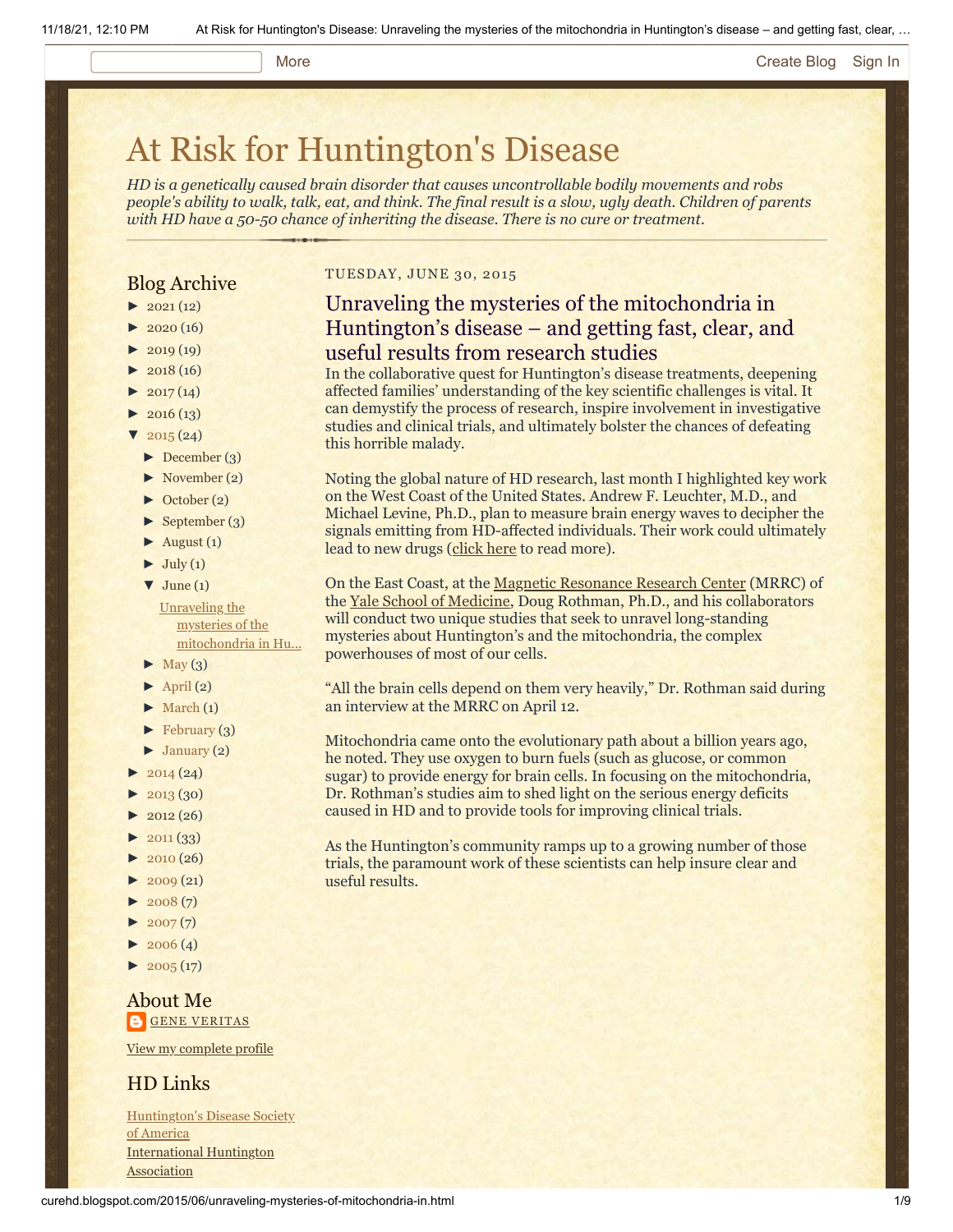Individuals

Angela F.: Surviving [Huntington's?](http://survivinghuntingtons.blogspot.com/)

Disease Page

Heather's [Huntington's](http://heatherdugdale.angelfire.com/)

**Dance** 

Chris Furbee: [Huntingtons](http://www.huntingtonsdance.org/)

11/18/21, 12:10 PM At Risk for Huntington's Disease: Unraveling the mysteries of the mitochondria in Huntington's disease – and getting fast, clear, …



*A mitochondrian (Wikipedia diagram by Mariana Ruiz Villarreal)*

#### **Novel and unique** *human* **studies**

In people carrying the HD genetic abnormality, why do so many brain cells become damaged and eventually die, leading to HD symptoms? For decades, scientists researching this question mainly in animals and cell cultures have found much evidence implicating the mitochondria in the cells' problems. However, they still don't know exactly what the problem is.

Using the latest brain-scan technology, Dr. Rothman's studies will involve *human* participants. They will focus on the mitochondria and the decline in cellular energy production, one of the main characteristics of HD.

"Anything that impairs the energy supply will severely impact brain function and will eventually impact cellular health," Dr. Rothman said, adding that researchers suspect that mitochondrial dysfunction plays a part in many other neurological disorders.



```
curehd.blogspot.com/2015/06/unraveling-mysteries-of-mitochondria-in.html 2/9
```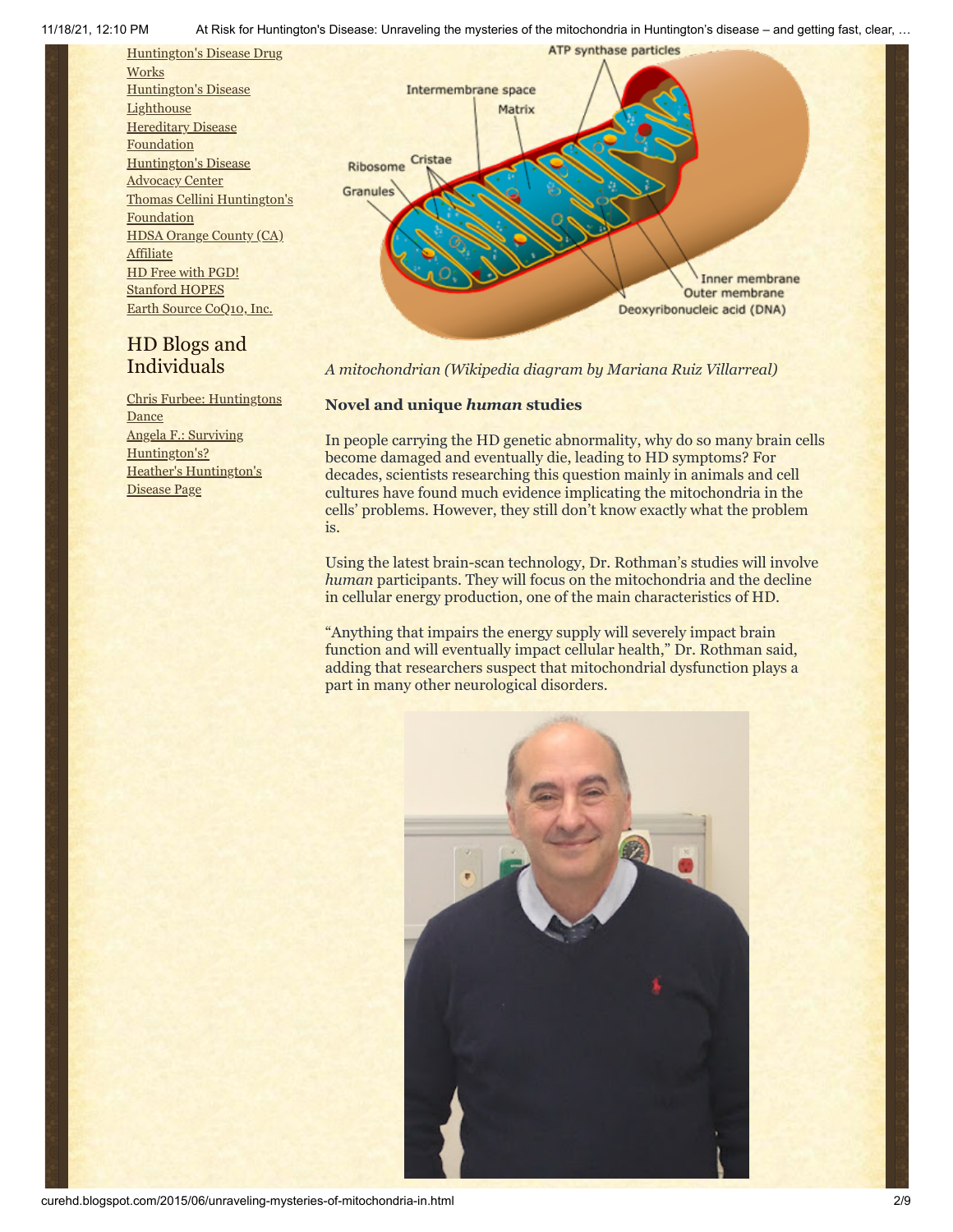#### *Doug Rothman, Ph.D. (photo by Gene Veritas)*

The first study seeks to identify a mitochondria-linked biomarker (a sign of disease or a disease mechanism) that could lead to a faster, more efficient way of testing potential HD remedies. The second aims to answer a major question: are less active mitochondria a cause or an effect of the disease?

"There's lots of preclinical studies that suggest mitochondrial alterations," Dr. Rothman said, referring to animal studies. "What's nice is that the MR [magnetic resonance] technology allows this aspect of mitochondrial function to be measured non-invasively in vivo."

These studies are "novel" and "unique" because they will involve "patients who have the gene," he added. "Before it would have to be done on a preclinical model. There was no way to directly study humans until the development of the MR technology."

Described below, the specific types of MR scans in Dr. Rothman's studies will be used on HD-affected individuals for the first time, he said.

#### **Pioneering the technology**

Dr. Rothman helped pioneer this technology. It is recognizable to most people in the form of the MRI scanners that became common in medical diagnostics worldwide over the past two decades.

In working toward his Ph.D. at Yale, received in 1987, Dr. Rothman specialized in a technique known as NMR, nuclear magnetic resonance. When used in humans NMR is now referred to as MRS, magnetic resonance spectroscopy. He and other specialists have applied MRS to the study of disease. In 1989 he was appointed to the Yale Medical School faculty, and in 1995 he became the director of the Magnetic Resonance Research Center.

As researchers refine these techniques, they have become ever more capable of picking up the resonance – literally a radio frequency – of the chemicals that make up living organisms, including humans.

In both MRS and the more familiar MRI, radio pulses are given to subjects inside huge magnets. The radio pulses excite (stimulate) chemicals in the body while a person lies in the machine, analogous to a bell being struck. Each compound then resonates (again analogous to a bell) at a characteristic radio frequency. By measuring the radio signal from the different resonating chemicals the chemical composition of different brain regions can be determined.

Dr. Rothman stressed that the technology is safe. "You're not exposed to any radiation at all – literally just radio frequency," he said of the scanners, which detect the radio frequencies coming out of the body.

"You literally could set up an FM radio and pick these up," he continued. "Really, the system's main difference from a standard radio is just the sensitivity and stability, because we're talking about very small differences of frequency, as opposed to say a megahertz, as you have in FM radio."

The scanner sends the readings to a computer for analysis.

#### **Understanding brain metabolism**

Using MRS, Dr. Rothman and his colleagues at the MRRC contributed to breakthroughs in understanding the biochemistry of type 2 diabetes. He also helped make important discoveries about the biochemistry of the liver and muscles.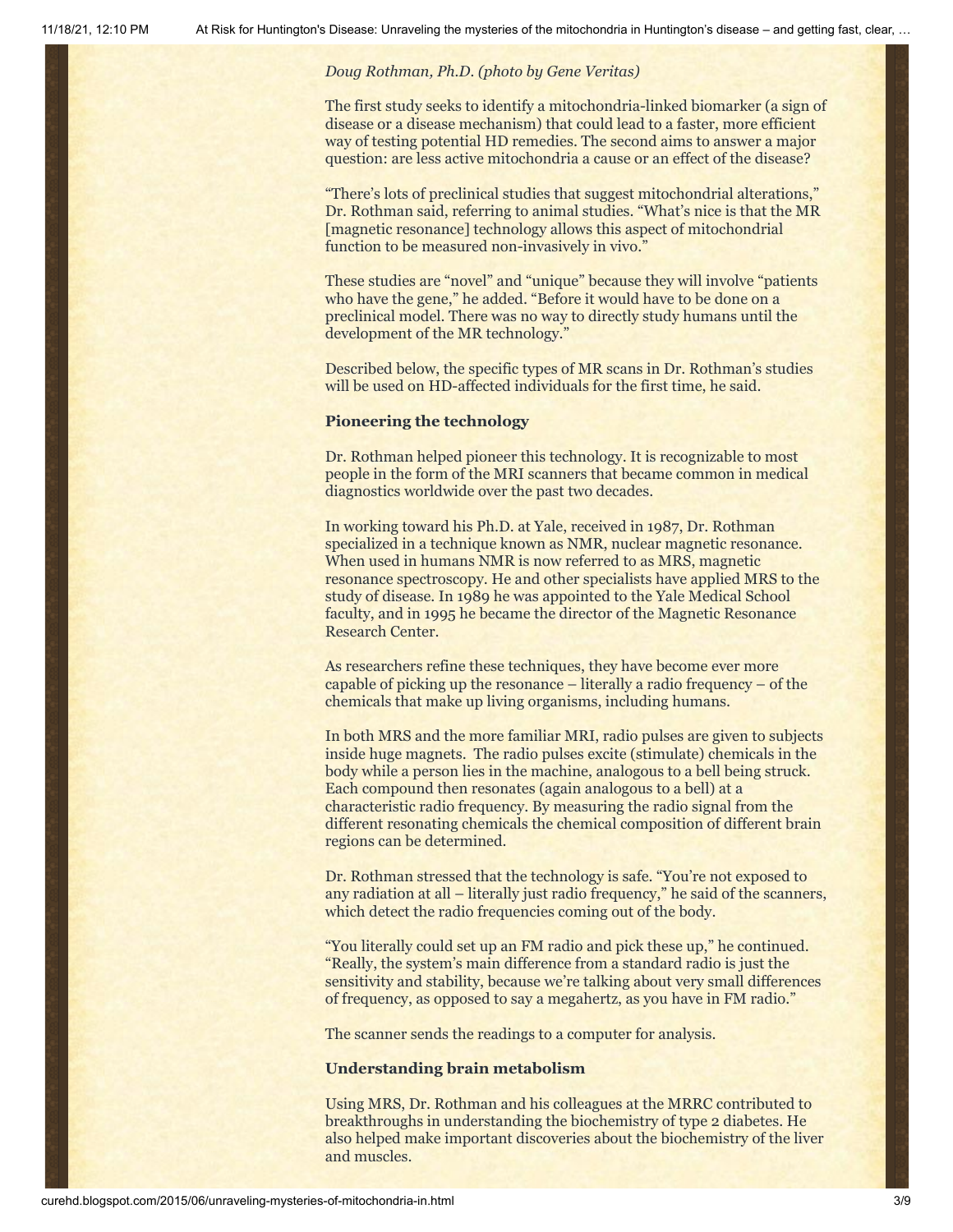11/18/21, 12:10 PM At Risk for Huntington's Disease: Unraveling the mysteries of the mitochondria in Huntington's disease – and getting fast, clear, …

At the same time, he and others discovered ways to measure levels of chemicals in the brain. Those chemicals included metabolites, which provide energy, and neurotransmitters, which are involved in signaling between brain cells.

For the first time in human brain scans, Dr. Rothman and his colleagues detected key chemicals such as ethanol and glucose. They also saw the major neurotransmitters glutamate and GABA (gamma aminobutryric acid), substances mentioned frequently in the world of HD research.

This group of scientists made other important advances in the understanding of brain metabolism. Of particular potential importance for HD, they discovered the energy cost for supporting brain glutamate and GABA neurotransmitter activity, providing a direct link between mitochondrial health and brain function.

As a result of their discoveries, Dr. Rothman and a group of colleagues saw how levels of glutamate and GABA are altered in depression, epilepsy, and other psychiatric disorders, and how drugs can impact those levels.

#### **Dysfunction seen in animals**

Several years ago, Dr. Rothman added Huntington's disease to his focus. Funded by [CHDI Foundation, Inc.,](http://chdifoundation.org/) the multi-million-dollar nonprofit virtual biotech dedicated to finding HD treatments, Dr. Rothman and his lab staff conducted research on mitochondria and brain cell metabolism in two types of transgenic HD mice.

Using MRS scans, in both groups of mice the team found a decline in metabolism in three key regions of the brain (cortex, thalamus, and striatum). They also discovered a reduction in brain cell glutamate and GABA signaling activity.

"The changes were much more profound as the models reached the late premanifest or manifest stage," Dr. Rothman said during a presentation of the research in February at the CHDI-sponsored 10th Annual HD Therapeutics Conference.

These findings suggested that mitochondrial dysfunction plays a role in HD. This and his upcoming studies are part of a larger group of biomarker studies necessitated by the advent of clinical trials.

You can watch Dr. Rothman's presentation in the video below.



# **Evidence for Mitochondrial [Dysfunction in Mouse Models of](https://vimeo.com/121494003?embedded=true&source=video_title&owner=6019843) Huntington's Disease?**

from **[Gene Veritas](https://vimeo.com/user6019843?embedded=true&source=owner_name&owner=6019843)**

42:16

[Evidence for Mitochondrial Dysfunction in Mouse Models of Huntington's](https://vimeo.com/121494003) Disease? from [Gene Veritas](https://vimeo.com/user6019843) on [Vimeo](https://vimeo.com/).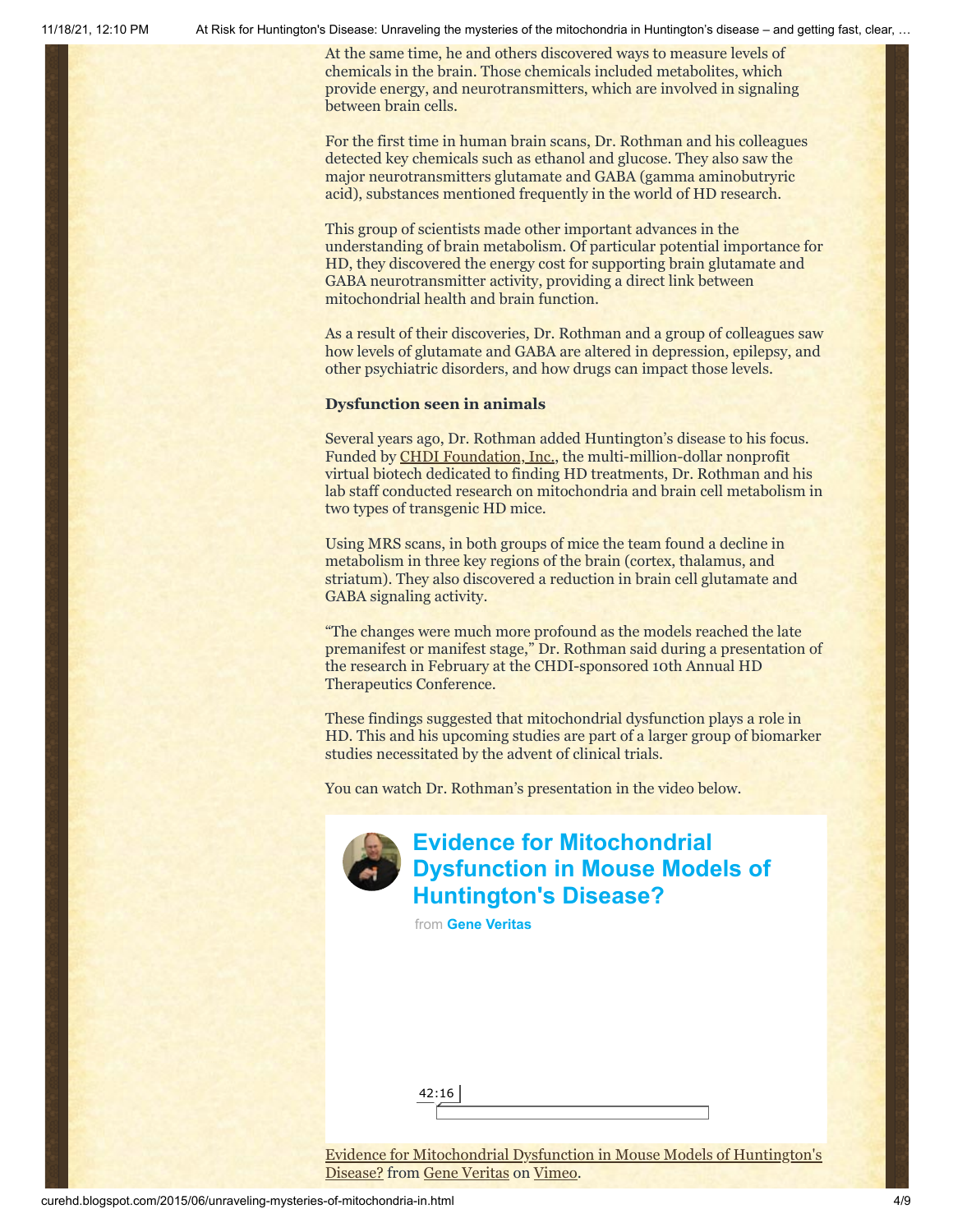#### **High-powered brain scans**

With CHDI support, Dr. Rothman hopes to carry out the human studies in the second half of this year.

Each study will require about 40 volunteers: 20 early-stage HD-affected individuals and 20 gene-negative volunteers to act as a comparison group. Each study will involve a brain scan and take two or three days, including travel time. The study will cover the cost of travel, food, and lodging. Volunteers can take part in both studies, if they wish.

In the first study participants will undergo a so-called proton scan lasting 60-90 minutes. The Rothman team will use Yale's 7 Tesla scanner. The number of Teslas corresponds to the power of the magnet, with higher Tesla giving greater sensitivity (the ringing discussed above has a higher amplitude and frequency).

"Seven Tesla is about the highest magnetic field that can be used for human studies," said Dr. Rothman. "Your molecules move around and jitter and release a radio signal that interferes with the measurement, and so we need as about as high a sensitivity as possible. Interestingly, within a chemical, the protons all have different frequencies. So you can actually identify a chemical based on the pattern of resonance frequencies."

At this level, the scientists can measure more types of metabolites and with greater sensitivity, allowing them to distinguish between glutamate and another neurotransmitter, glutamine. Both are involved in a cycle involving GABA, brain cell signaling, and metabolism. The research team aims to determine whether glutamine or glutamate is most altered by the disease.



*Yale's 7 Tesla scanner (photo by Gene Veritas)*

#### **Optimizing treatments**

The researchers will focus primarily on glutamine, because it is the most sensitive chemical marker in the brain, but it's not easily measured in humans at 3 Tesla or lower (scanners with less sensitivity), Dr. Rothman explained.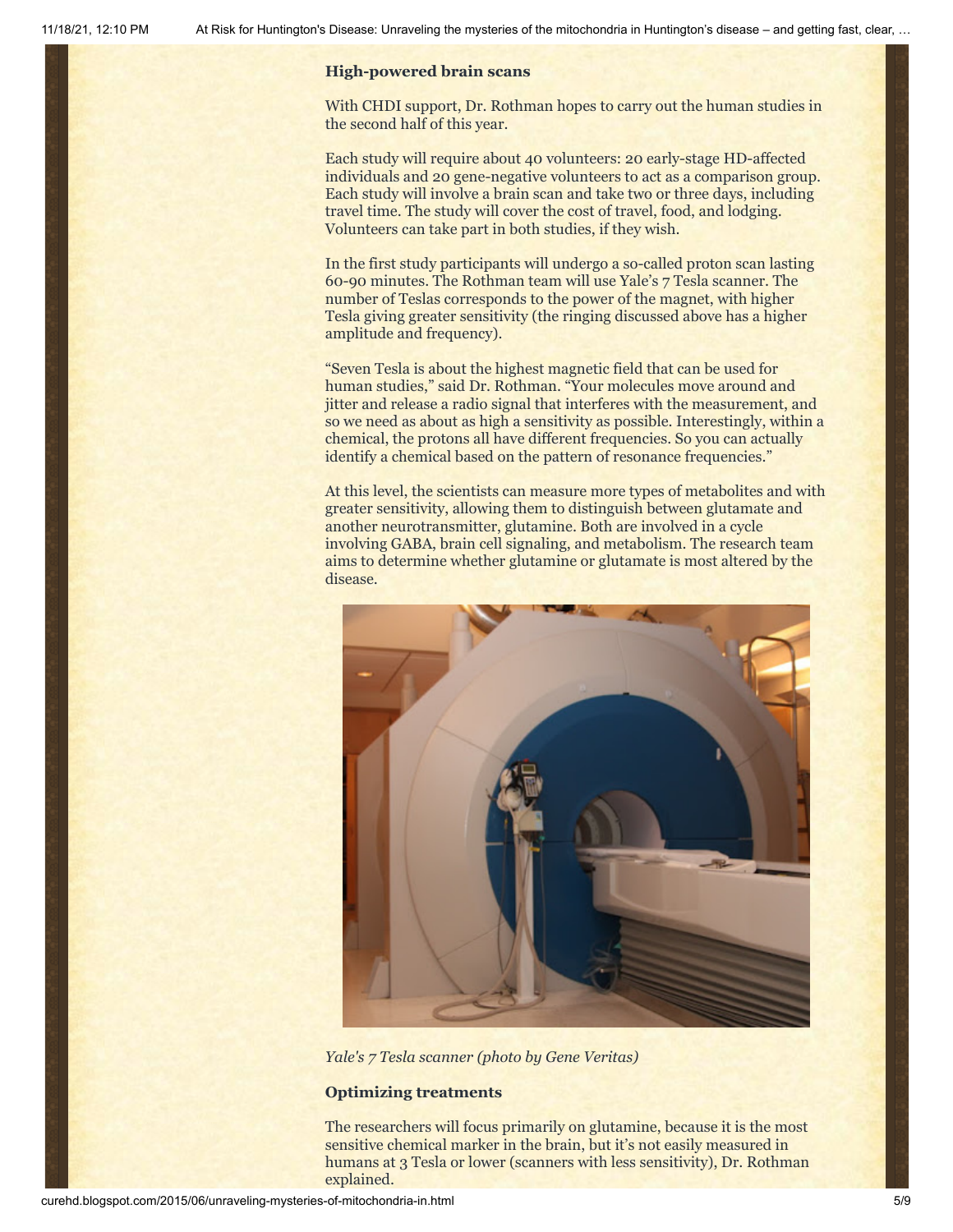The more sensitive the biomarker, the better the chance of measuring the effects of the disease and potential treatments, he added.

This biological fine-tuning raises the possibility of studying the disease and testing therapies in small groups, perhaps even single subjects – a far more efficient, inexpensive, and faster way to treatments than the traditional, larger studies involving dozens or scores of individuals.

"The hope is that it would be possible to get immediate feedback before any behavioral-motor changes and use that to optimize individual subjects' therapy," Dr. Rothman elaborated.

#### **Tracing the journey of sugar**

In the second study Dr. Rothman will use  ${}^{13}C$  (carbon-13) MRS, the same technique used in the HD-mouse mitochondria project (discussed above) and in human scans for a variety of conditions. Carbon-13 is a natural, stable isotope that makes up about 1.1 percent of all the carbon on earth. Researchers use it to label substances so they can be tracked through the body.

Participants will lie in a 4 Tesla scanner for about two hours. They will be continuously injected with 13C-labeled glucose through a catheter in one arm. From a catheter in the other arm small blood samples will be taken to read levels of <sup>13</sup>C and glucose. Glucose is used because it is the main fuel that the mitochondria burn to provide the brain with energy.

Lab assistants will monitor participants' glucose levels to make sure they remain stable. Afterwards, the participants will receive orange juice and lunch in a standard recovery room, where assistants will make sure that their glucose levels have returned to normal.

As Dr. Rothman explained, the <sup>13</sup>C MRS technique will allow his team to watch the glucose go through the various stages of the energy cycle in the brain. This metabolic process includes the transformation of glucose into lactate, then into glutamate by way of what is known as the TCA (tricarboxylic acid) cycle in mitochondria. The rate of flow of glucose into the mitochondria is proportional to the amount of energy the mitochondria produce.

"We can also measure the flow from glutamate to glutamine, which gives us the rate of glutamate neurotransmission, a direct measure of brain function," he added.

As a result, the team can measure the rate of energy production in individual brain cells, as well as the rate of brain signaling (neurotransmission).

Dr. Rothman summarized: "We have a measure of both the energetics of the neuron – how much energy is the mitochondria making – and a measure of the function of the neuron – how much it's signaling, how much glutamate it's releasing through the flow into glutamine."

The team will attempt to answer two questions: whether energy production decreases in early-stage HD individuals, and, if so, whether the drop results from impairments in the mitochondria.

Based on animal studies and previous human studies using other techniques, Dr. Rothman and his team believe they will find diminished energy production in the mitochondria.

"But that doesn't, by itself, tell us that the mitochondria are causing it," he said. "It could be many other things."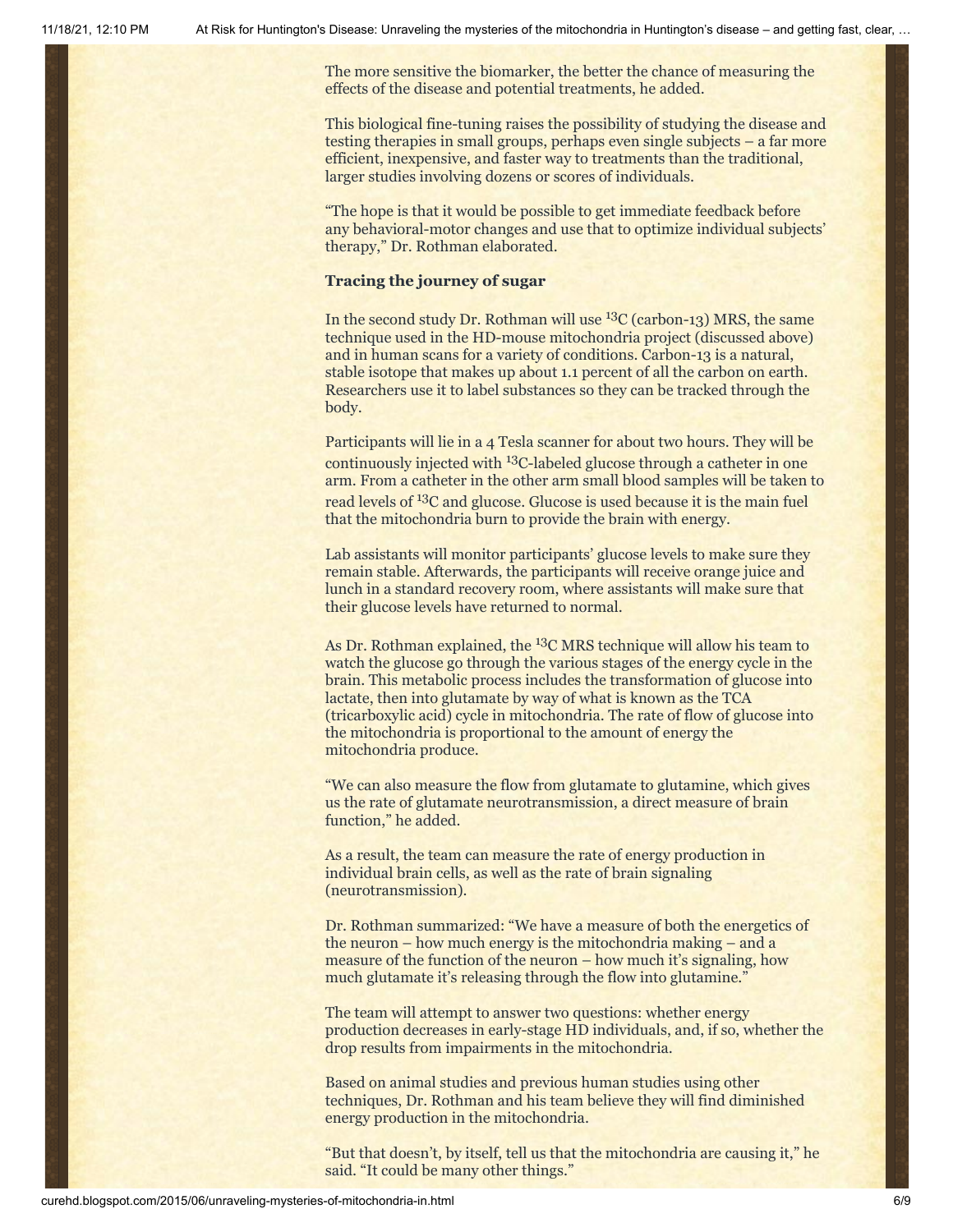

*Dr. Rothman making an adjustment on Yale's 4 Tesla scanner (above) and standing the in recovery room where <sup>13</sup>C study volunteers will have glucose readings monitored afterwards (below) (photos by Gene Veritas)*



#### **Verifying the impairment**

The 13C experiment will examine the *rate* of energy production of the mitochondria. To further tease out the questions about the role of the mitochondria in HD, Dr. Rothman and his team want to measure the *demand* on the mitochondria for energy production.

To do so, they will run a second experiment during the 13C scans. Using phosphorous magnetic resonance spectroscopy, they will analyze the level of other compounds used for brain cell energy. Specifically, they will measure the synthesis of ATP (adenosine triphosphate) from ADP (adenosine diphosphate) ([click here](http://www.brooklyn.cuny.edu/bc/ahp/LAD/C7/C7_atp.html) to learn about this process). The breakdown of ATP back into ADP by the mitochondria releases energy to fuel cellular processes, he said.

"In the muscle it fuels contraction," Dr. Rothman said. "In the brain it fuels neurotransmission. If the mitochondria have a defect or have a low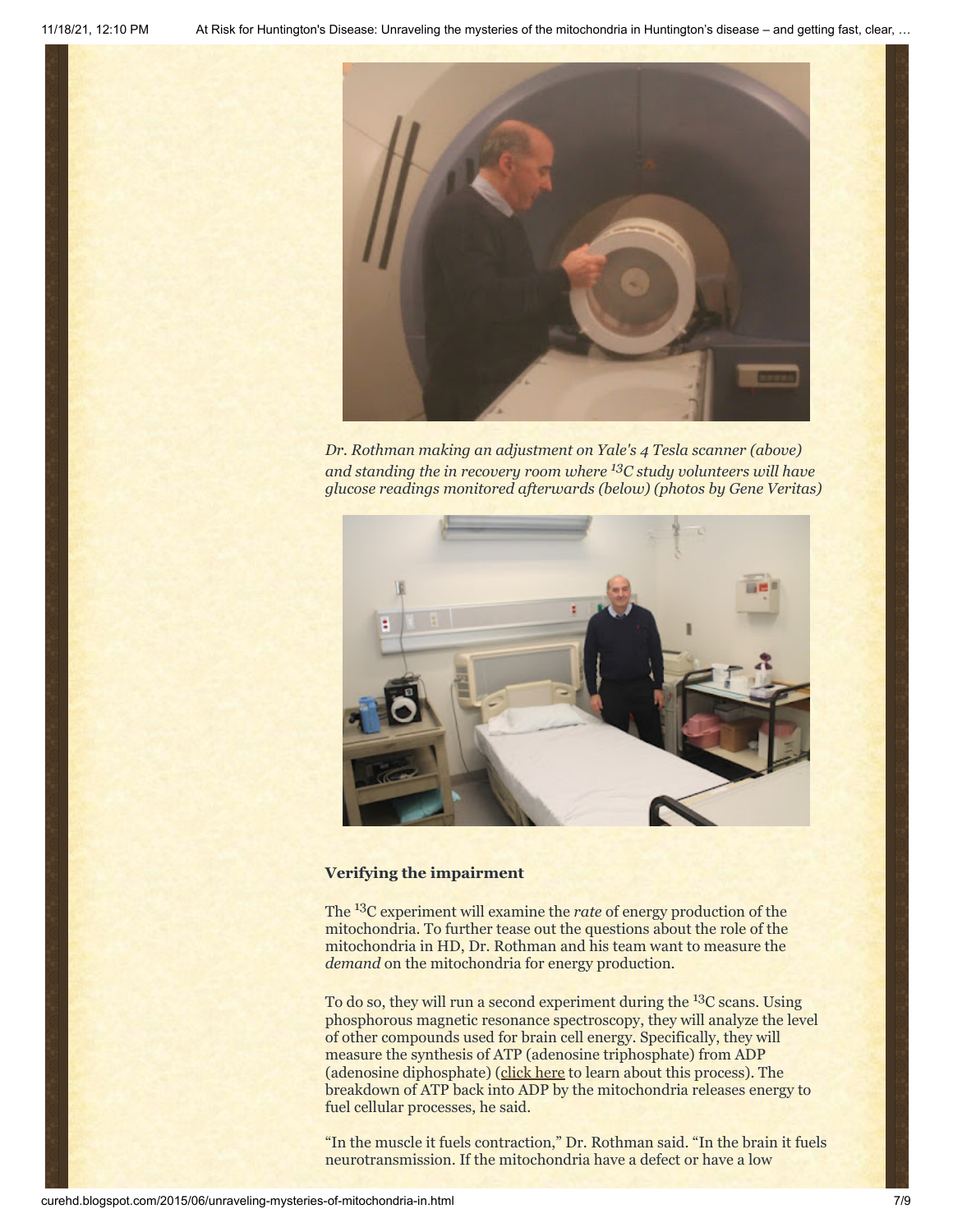11/18/21, 12:10 PM At Risk for Huntington's Disease: Unraveling the mysteries of the mitochondria in Huntington's disease – and getting fast, clear, …

number or activity, they have to be driven harder for the same amount of energy production."

For this measurement to occur, the participants must have their brains stimulated. "So both people with HD and control subjects will be given visual scenes in the magnet that will force the visual cortex we're measuring to be active," Dr. Rothman explained.

If the HD subjects have a mitochondrial impairment, the team will be able to determine whether the mitochondria "are being forced to work harder, because their capacity is less," he said.

In combination with the  $^{13}$ C MRS readings, this experiment will help the scientists conclude whether "the problem is at the mitochondria," Dr. Rothman said. This knowledge will help in the design of potential remedies and the clinical trials to test them.



*The <sup>13</sup>C study will measure energetics and signaling, as shown in this rendition of the glutamatergic synapse (image courtesy of Dr. Rothman)*

#### **Gratitude for the scientists' work**

Dr. Rothman said he expects the proton study to take about 18 months and the 13C study about 24 months. Once the studies commence, a call for volunteers will go out from the MRRC. If recruitment goes well, the studies may finish sooner, he said.

Upon the completion of the proton study, CHDI will evaluate the feasibility of glutamine as a treatment biomarker in comparison with glutamate and other MRS biomarkers under study, he added. Later Dr. Rothman's team will file a report on the studies with CHDI, and they aim to submit their work to a scientific journal.

The engagement of Dr. Rothman and Yale Medical School in HD science exemplifies the seriousness of CHDI and HD researchers in the quest for treatments.

With the goal of unraveling the mysteries of the mitochondria, Dr. Rothman's experiments can potentially complete key parts of the HD treatment puzzle. The search for effective biomarkers and increased knowledge about the role of the mitochondria can speed the movement of discoveries from scientific bench to patient's bedside.

As a Yale graduate and carrier of the HD genetic defect, I was especially thrilled to interview Dr. Rothman. My alma mater may very well be